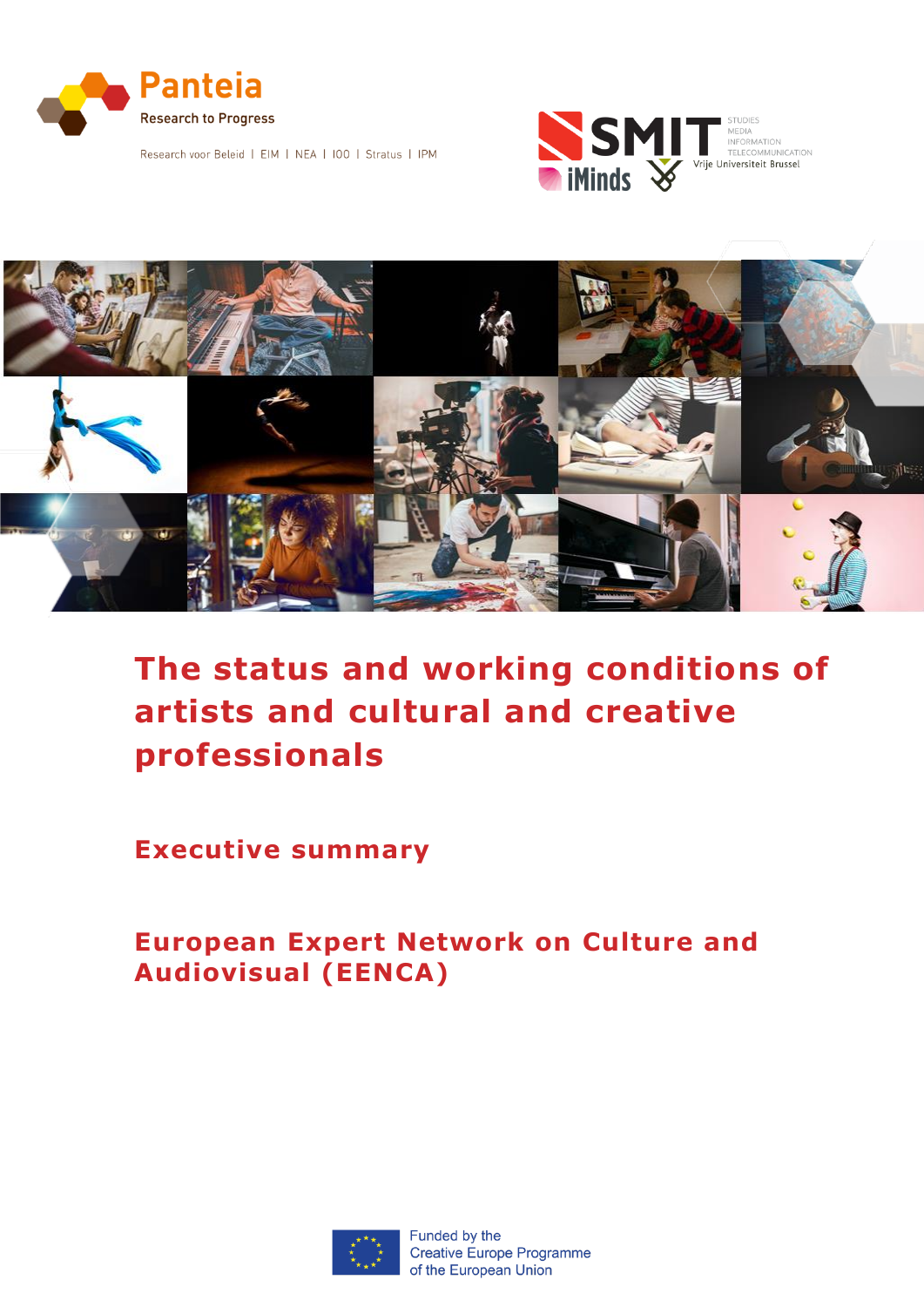Cover photo credits courtesy of Getty Images (Left to right, top to bottom): ©skynesher; ©yanyong; ©NAGAETS.jr; ©AleksandarNakic; ©Gorodenkoff Productions OU; ©Estudi M6; ©Antonio Diaz; ©guruXOOX; ©Rawpixel; ©shironosov; ©EvgeniyShkolenko; ©dusanpetkovic; ©South\_agency; ©Twinsterphoto; ©RossandHelen.

This study has been financed by the European Commission, DG Education and Culture Directorate Culture and Creativity Unit cultural diversity and innovation. Under contract number: EAC-2015-0184. The information and views set out in this report are those of the author(s) and do not necessarily reflect the official opinion of the European Commission.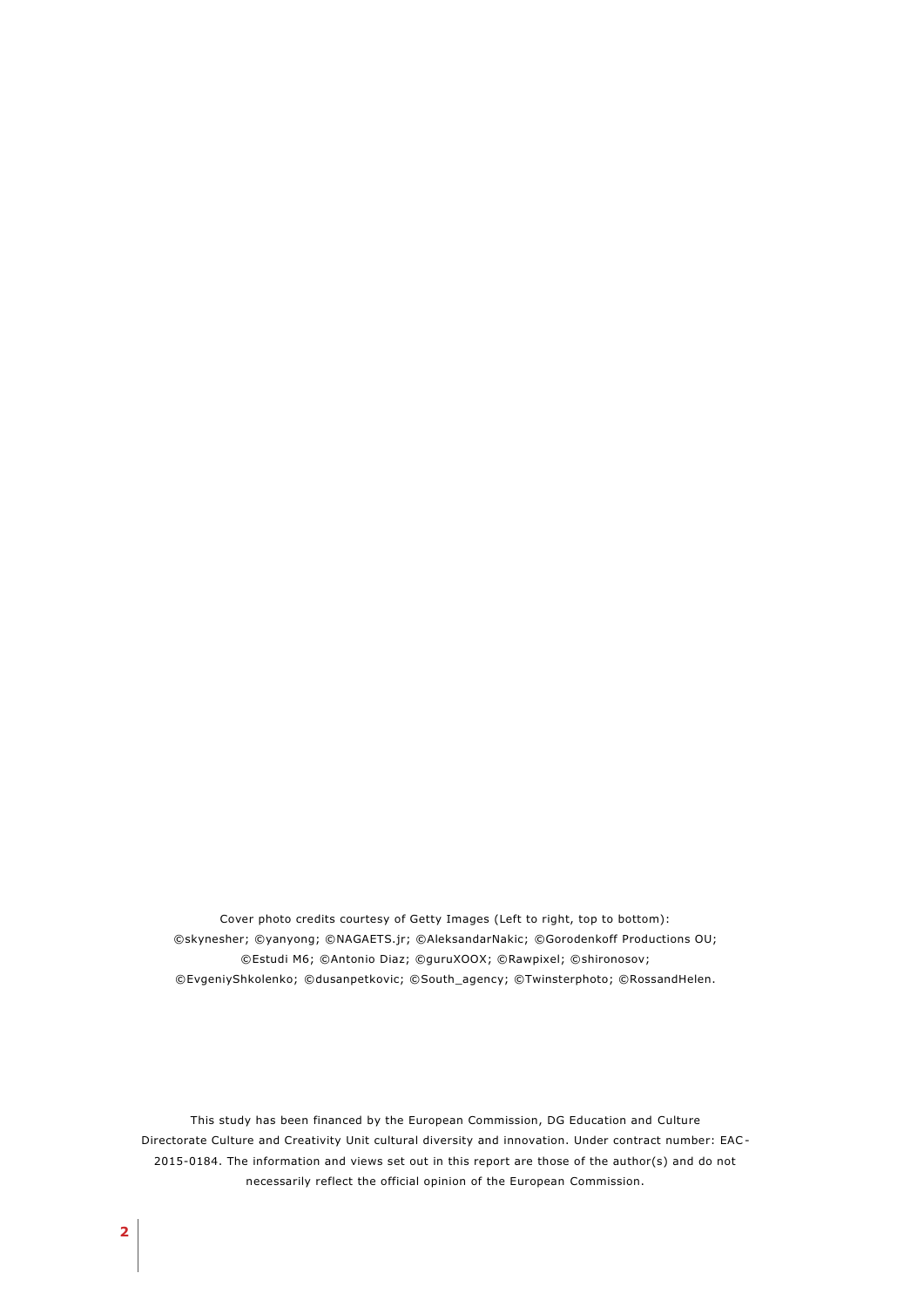# **Executive summary**

# **Background to the study**

One of the five priority themes of the Council Work Plan for Culture 2019-2022 is 'An **ecosystem supporting artists, cultural and creative professionals and European content'**. The objective of this study is to explore the concept of artist status and the working conditions and career paths of artists and creative professionals.

This study has been conducted during what are **extremely challenging times for the cultural and creative sectors amidst the COVID-19 pandemic**. At the time of writing, European countries are deploying unprecedented emergency responses to address the challenges facing the public health and social security systems across the continent. COVID-19 has already had a dramatic effect on the cultural and creative sectors, and the closure of cultural venues, along with the cancellation of performances, exhibitions and festivals is resulting in catastrophic economic, social, cultural and human consequences. As the following sections of this report will show, cultural and creative sector professionals are often already in a precarious situation (self -employed, freelancers, irregular contracts…), and with the additional circumstances related to COVID-19, many are left without any regular sources of income.

# **Background on working conditions and employment for artists and cultural and creative professionals**

Those who work as **artists and professionals within the cultural and creative sectors work in a wide variety of ways**. Some spend the majority of their careers within the same structure or collaboration, while many others operate in a number of different environments through freelance or other precarious statuses. Artists and cultural and creative professionals are **highly likely to be self-employed, freelancers, work part-time, combine two or more jobs, or do not have a permanent contract**, which means that they are often excluded or only partially covered by social security protection.

Many artists and cultural professionals therefore have a **secondary job in either an arts- or non-arts-related field**, motivated either by (artistic) interest, or by (financial) necessity, which provide access to a certain degree of (social) security. One of the biggest challenges for such artists is to ensure that there is enough time to devote to their art or creative endeavours.

Artists and creative professionals tend to **get involved in cross-border mobility**, which is often a central component of the professional trajectory of their careers. Mobility patterns can be unpredictable and very often depend on the type of projects and opportunities that are available to an artist or creative professional.

Increasingly, there is a **shift away from the standard model of employment to more insecure forms of work.** The rise of the platform economy is having significant repercussions on the cultural and creative sectors, impacting artists and professionals as well as traditional intermediaries such as publishers and record labels.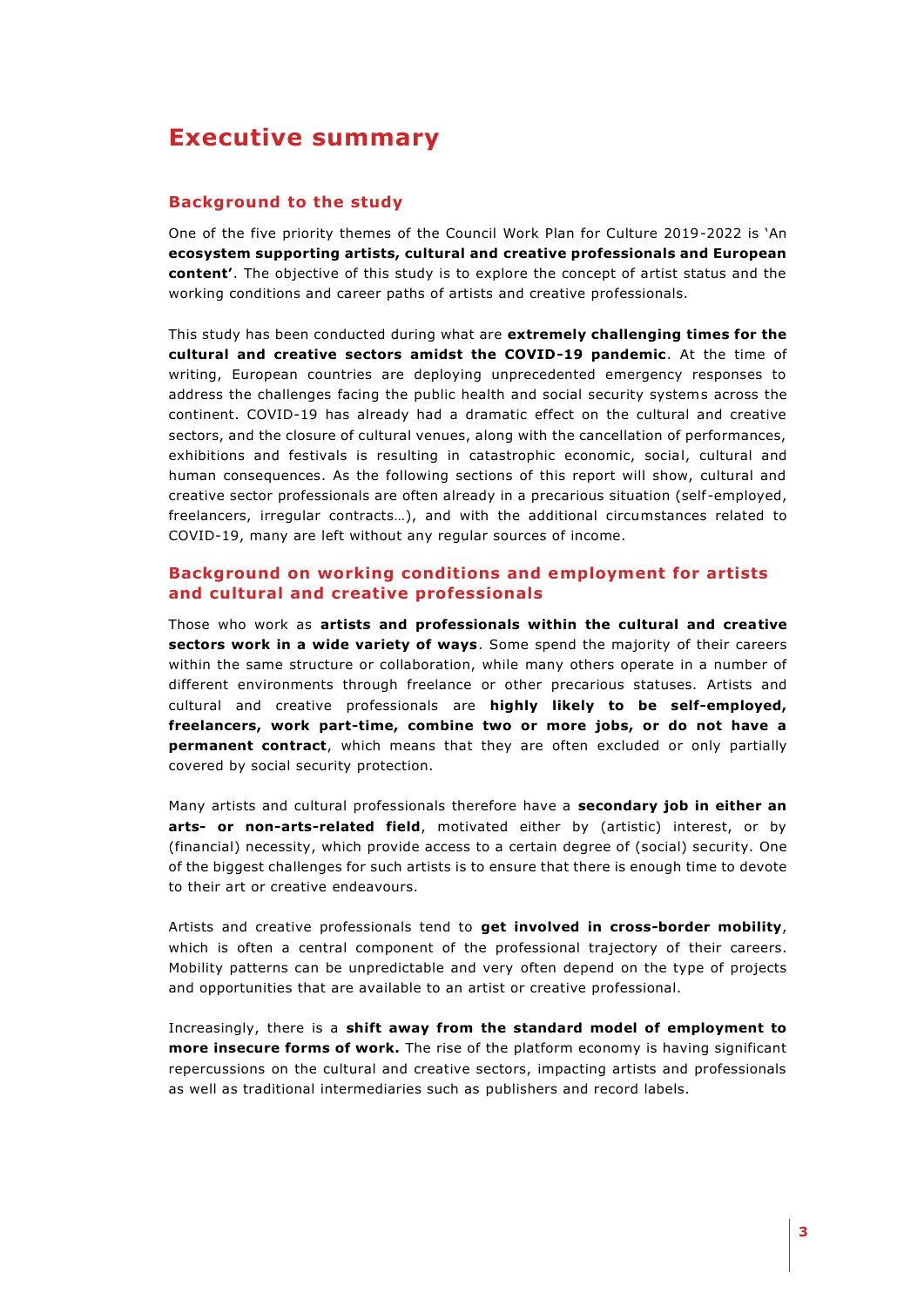# **European and international policy framework**

The **New European Agenda for Culture adopted by the European Commission in**  May 2018, together with the Council **Work Plan for Culture 2019-2022** provide the framework for actions and cultural cooperation at EU level. The Agenda has three strategic objectives with social, economic and external dimensions. One of the concrete actions is to support Member States in ensuring fair remuneration for artists and creators through general and sector-specific dialogues. The Council **Work Plan for Culture 2019-2022** identifies an "ecosystem supporting artists, cultural and creative professionals and European content" as one of the five main priorities for European cooperation in cultural policy-making.

The European Commission has initiated a series of **legislative and policy instruments** that have an impact on some aspects of the status and working conditions of artists and creative professionals discussed in this report. For instance, the 2017 **European Pillar of Social Rights** serves as a guide for the renewed process of convergence towards better working and living conditions in Europe. It sets out 20 key principles and rights essential for fair and well-functioning labour market and welfare systems in the 21st century. Other relevant EU legislation includes Regulation (EC) No 883/2004 on the coordination of social security systems, Directive 2010/41/EU on the application of the principle of equal treatment between men and women who are self-employed and the 2006 VAT Directive 2006/112/EC.

In addition, the European Parliament adopted a **resolution on 7 June 2007 on the social status of artists**, drawing attention to artists' social security and revenues problems, as well as their often precarious employment situation. In June 2016, the European Commission adopted a communication<sup>1</sup> on the collaborative economy. In June 2017, the European Parliament adopted the **resolution for a European Agenda on the collaborative economy** as a "first step towards a well-balanced, more comprehensive and ambitions EU strategy on the collaborative economy". Whilst recognising the various opportunities which the sharing economy may create, the Agenda outlines the important challenges and risks arising, such as consumer protection and employment relations between collaborative platforms and workers.

The **EU Gender Equality Strategy 2020-25** was adopted on 5 March 2020. The EU Gender Equality Strategy is comprised of policy objectives and actions aiming at achieving significant progress by 2025 and moving towards a gender-equal Union. The primary goal of this strategy is to ensure that within the EU, women and men, girls and boys are free to pursue their own paths in life, have access to equal opportunities to thrive and can equally participate in and lead the European society.<sup>2</sup>

At international level, the 1980 **UNESCO Recommendation concerning the Status of Artists**<sup>3</sup> "calls upon **Member States to improve the professional, social and economic status of artists** through the implementation of policies and measures related to training, social security, employment, income and tax conditions, mobility and freedom of expression". The 1980 Recommendation does not call on states to grant artists specific privileges, but rather to grant them analogous rights to any other socioprofessional group whose work has specific characteristics that need to be addressed through special measures.

-

<sup>&</sup>lt;sup>1</sup> Commission Communication on the collaborative economy - [https://eur-lex.europa.eu/legal](https://eur-lex.europa.eu/legal-content/EN/TXT/?uri=COM%3A2016%3A356%3AFIN)content/EN/TXT/?uri=Content/En/TXT/?uri=Content/EN/TXT/?uri=Communication<br>
2 European Communication NG

European Commission, "Gender equality strategy", available at: [https://ec.europa.eu/info/policies/justice-](https://ec.europa.eu/info/policies/justice-andfundamental-rights/gender-equality/gender-equality-strategy_en)

[andfundamental-rights/gender-equality/gender-equality-strategy\\_en](https://ec.europa.eu/info/policies/justice-andfundamental-rights/gender-equality/gender-equality-strategy_en)

<sup>3</sup> <https://en.unesco.org/creativity/governance/status-artist>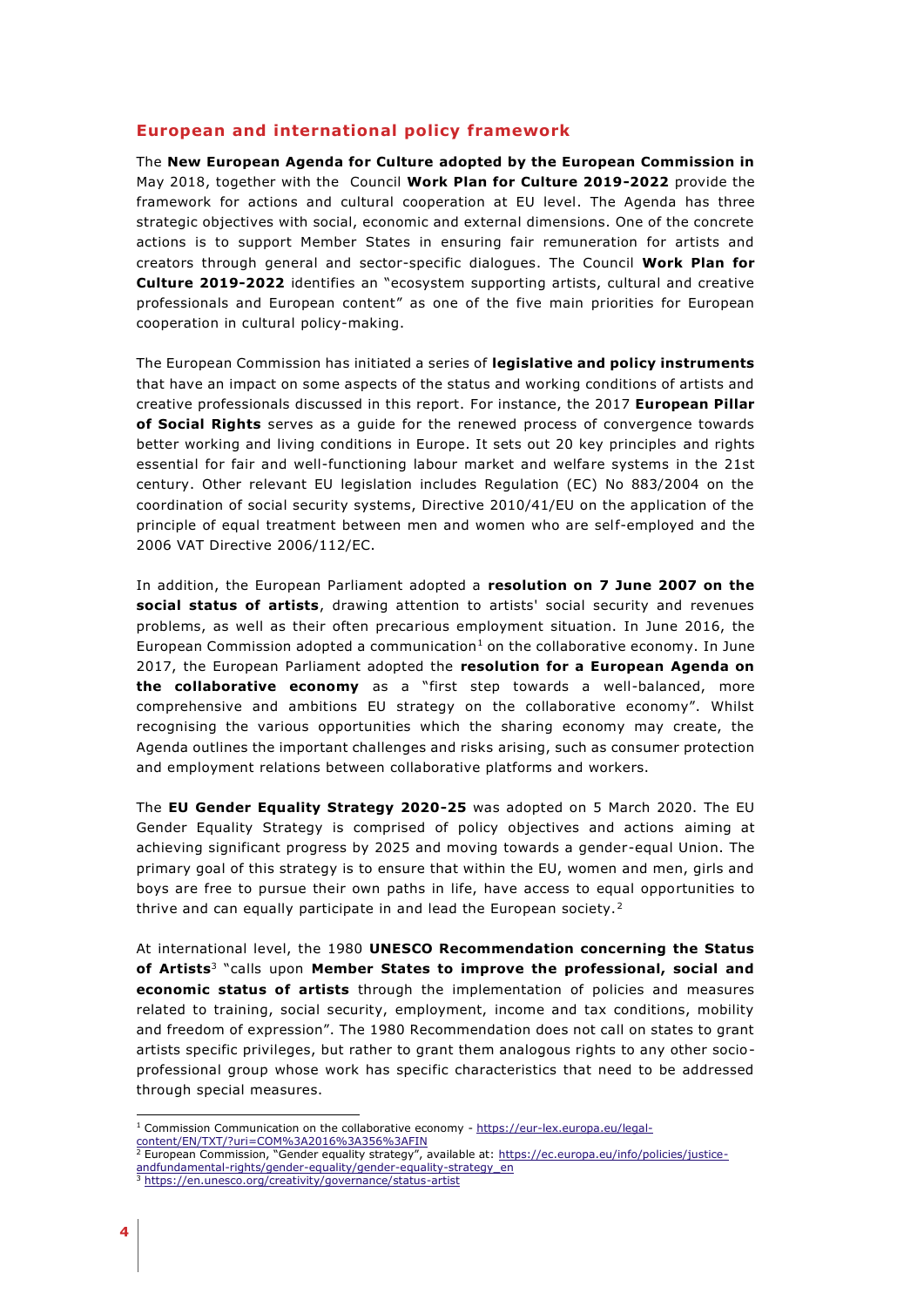The **OECD Model Tax Convention** is a model for countries concluding bilateral tax conventions, and plays a crucial role in removing tax-related barriers to cross border trade and investments. The rules outlined in this model treaty have implications for artists and creative professionals who work across borders.

# **National legal and regulatory frameworks**

#### **Artist status**

The Status of the Artist is a transversal issue that draws on several legal areas and numerous institutional competencies. An important reference here is the 1980 UNESCO Recommendation concerning the Status of the Artist. The **improvement of the legal and social status of artists** is one of the objectives of many stakeholder organisations working within the cultural and creative sectors.

Laws in Member States that provide status and recognition to artists can help regularise their status as a professionals and acknowledge the atypical way in which they work. Approaches vary across the EU and in some cases there are no measures at all. The most comprehensive laws include a wide range of concrete policies and measures that address specific issues and challenges faced by artists. Having a dedicated law specifically relating to the status of the artist can be useful and should be encouraged, but some stakeholders point to measures not necessarily being the most effective means of addressing the issues faced by artists.

Due to COVID-19 and the resulting income losses, it has proven to be extremely difficult for artists to prove that they have been working as artists and to prove their eligibility for the status of artists and the subsequent social security benefits. The **outbreak of COVID-19 has exposed the fragility of a labour market increasingly shaped by the growing gig economy, zero-hour contracts and self-employment**. New forms of work lack traditional employment benefits such as paid sick leave, social security and health insurance, maternity leave and other benefits.

#### **Minimum wage and basic income**

Most EU Member States have either an hourly or monthly minimum wage for employed workers, yet **many workers are currently not protected by adequate minimum wages in the EU**, with major gaps in the coverage of minimum wages across the EU. Within the CCS, the status of self-employment and/or freelance is highly prevalent, and it is usually the case that minimum wage does not apply to this group of workers/people.

Opinions within the sector on the value of minimum wages set for the CCS are mixed. A common practice within the CCS in some Member States is that artists and creative professionals are often contracted for less time than they actually work, as employers can rely on the rest being paid out of unemployment benefits. Hence, artists and creative professionals are often charged/paid for less hours than actually worked. For some artistic professions, it is **difficult to set minimum rates of pay**.

Member States have started to take **initiatives for fair pay of artists and cultural professionals**. Some Member States prefer to speak about "fair practice", rather than "fair pay" in order to go beyond salary and to link up to 'good governance' and policies for diversity and inclusion. Work on this issue is ongoing and should further be discussed at EU-level, including sharing of experiences and good practice.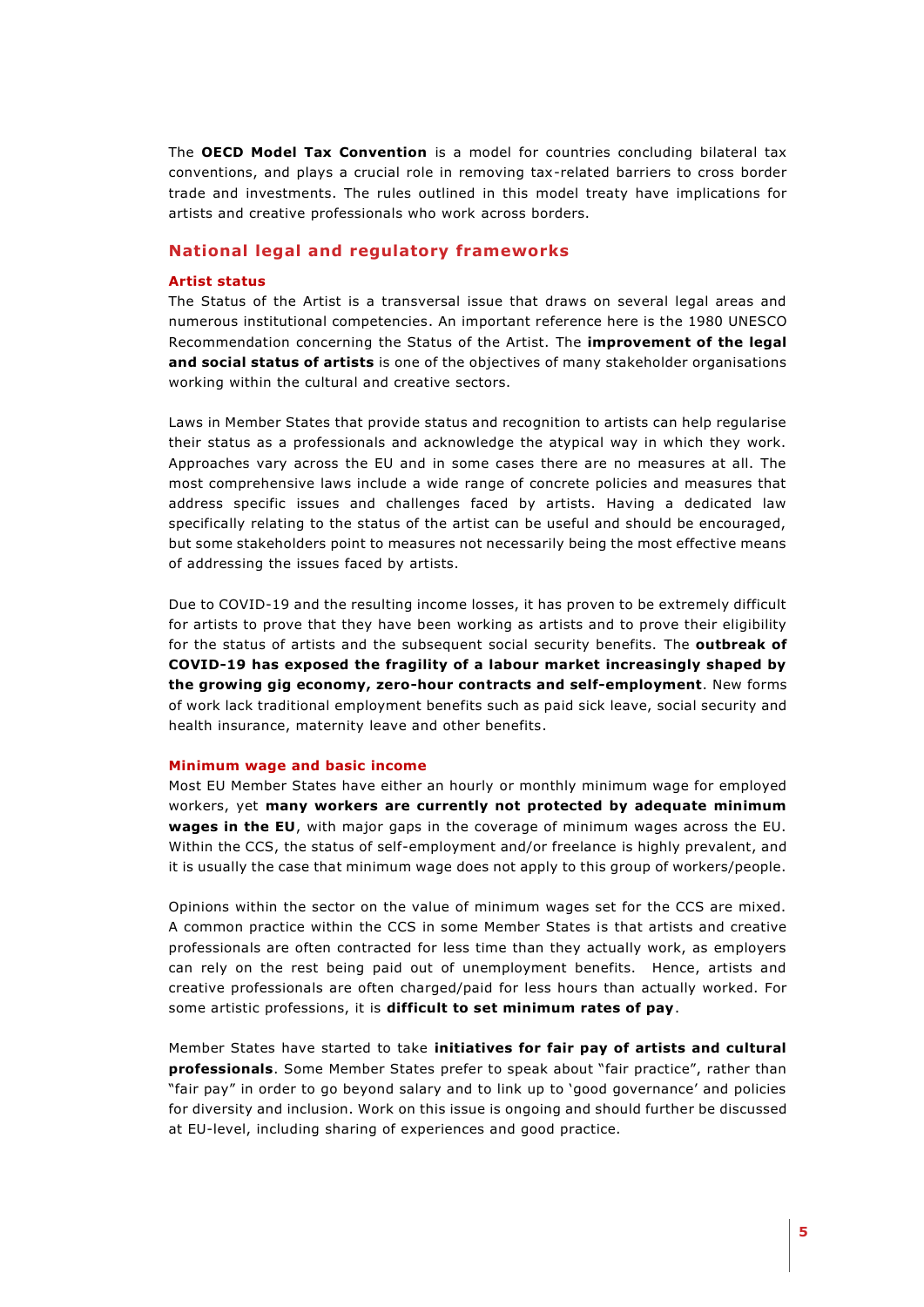There have been calls for a **universal basic income** as a way of encouraging a more diverse range of people to think about the potential of developing a career in the arts through the creation of economic stability. The conversation around universal basic income has resurged during the COVID-19 crisis to help buffer its catastrophic economic and social effects for artists and creative professionals.

#### **Social security**

Non-standard workers, including many artists and creative professionals, often have **less access to the social security benefits of salaried employees**. It is estimated that 32% of the European cultural workforce works on a self-employed basis, compared to 14% for total employment.<sup>4</sup> Whereas an employee receives a salary which is paid net with the tax and social security costs deducted at source, a self-employed artist submits invoices for fees, is paid gross and is responsible for paying their own taxes and social security costs. This can lead to a financial burden for self-employed artists and creative professionals.

Many artists and creative professionals are highly mobile across borders compared to the general workforce, which also creates **issues from a social security perspective**. Such artists and cultural and creative professionals may encounter difficulties when trying to access unemployment schemes or pension benefits as requirements vary in different Member State.

In some Member States, **specific rules and schemes exist for self-employed artists**  (AT, BE, BG, HR, EE, FI, FR, DE, HU, LV, LT, NL). However, in practice, such provisions can be a mixed blessing as artists with low revenues can find it challenging to pay their obligatory monthly social security payments. While specific legislation for artists provides for a more appropriate social security protection, in some counties the measures taken focus on the special status of artists only to a certain extent. Some Member States have specific **unemployment benefit regimes**. Although beneficial for artists, it has also been widely criticised, and in some cases, organisations are underpaying artists and creative professionals because they know that the social security system is complementing the revenues. Member States' legislation also differs with respect to having/not having specific **legislation for self-employed artists**. The challenges in relation to artist and creative professionals having access to social security benefits have been brought to the fore recently in light of the COVID-19 pandemic.

#### **Taxation and VAT**

In some Member States, there are **tax exemptions or special rates for artistic income**, such as grants paid to artists from public agencies and arts' councils being specifically exempt from income tax. In other countries, all public grants, including those received by artists, enjoy an exemption depending on their purpose and duration.

The income of artists can fluctuate greatly from year to year, and artists may spend significant amounts of time developing work that will generate income only later. Therefore, **income averaging can be a valuable mechanism to reduce the tax burden of artists and creative professionals**, and addresses the atypical manner in which some artists earn their income.

Similar to social security provisions, artists often face **challenges in relation to taxation when working temporarily in a Member State other than the country** 

1

<sup>4</sup> European Commission, Joint Research Centre, based on 2018 data from Eurostat (online data code: cult\_emp\_wsta).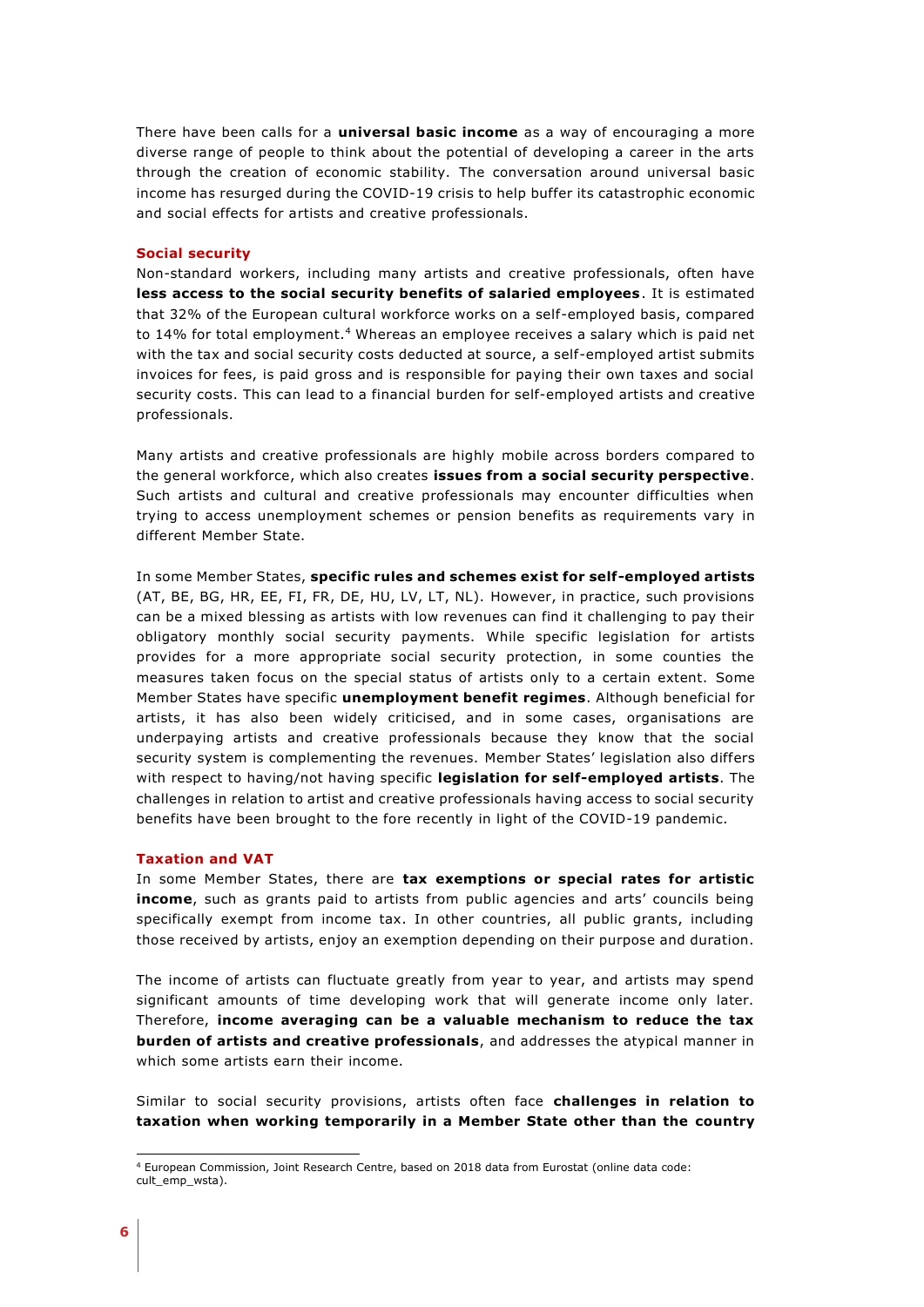**of their residence.** Some of the predominant difficulties artists encounter when carrying out artistic activities cross-border include those caused by a multiple employment status in terms of income tax calculations and payments and the continued tax placed on irregular income. The **complex and non-uniform legislation across EU Member States may often lead to excessive taxation and discriminatory application of legislation**. Many organisations and artists report that often they find themselves confused regarding the precise application of taxation legislation, as a result of the different national rules on withholding taxes.

The **application of EU Member States' VAT legislation is among the challenges to cross-border artistic activity** often mentioned by creative professionals. Administrative procedures for VAT registration often puts a large burden on artists and cultural and creative professionals. Legal uncertainties may arise when artists from one EU Member State perform in another EU Member State as a result of the differences in the rates and the type of exemption (full, partial, none). As from 1 January 2021, a simplification will enter into force whereby VAT due on services by artists in various Member States can be declared via a single VAT registration ("One-Stop-Shop").

# **The nature of income and access to external finance**

#### **Nature of income for artists and cultural and creative professionals**

Flexible working practices can lead to situations of **low income**. In the CCS, those who work from project to project inevitably face periods of inactivity in which no income is received. Artists often live in existential uncertainty and **only established artists can afford to live entirely from their income as an artist**. Income opportunities are unpredictable and artists and creative professionals that are working as self-employed or in atypical working patterns are more likely to earn less, have larger gaps between jobs and operate under partly reduced working times, with this precarious nature of the work having an impact on their ability to save money for retirement.

A common feature in the professional lives of artists and creative professionals is that the **revenues that are generated from their artistic or cultural creation are not entirely transferred to them**, in particular in the digital environment. Moreover, a number of different parties also have a stake in the revenue generated through sale or exploitation of the artist's works. **Strong copyright provisions are a means to ensure that artists are fairly compensated for their work**, which is becoming increasingly important for some sub-sectors given today's digital environment, such as music.

#### **Support ecosystems for artists and cultural and creative professionals**

Access to external finance is one of the key obstacles of self-employed and small enterprises in general and even more in the cultural and creative sectors. There are some support measures available that are specifically aimed at artists and creative professionals. Grants are considered as the most effective and most widely used public policy tool. In addition, there are also other instruments available, such as loans, guarantee schemes, tax advantages for donations, sponsorship or crowdfunding.

#### **Career development of artists and creative professionals**

Careers in the cultural and creative sectors may happen by chance and are often beyond rational planning and some artists have a steep career path, whereas for most artists this remains a remote dream and they struggle for most of their life. The main focus for many CCS professionals is often on the intrinsic value of culture or creative core and not so much on economic growth or revenues. The artist's "career choice" therefore is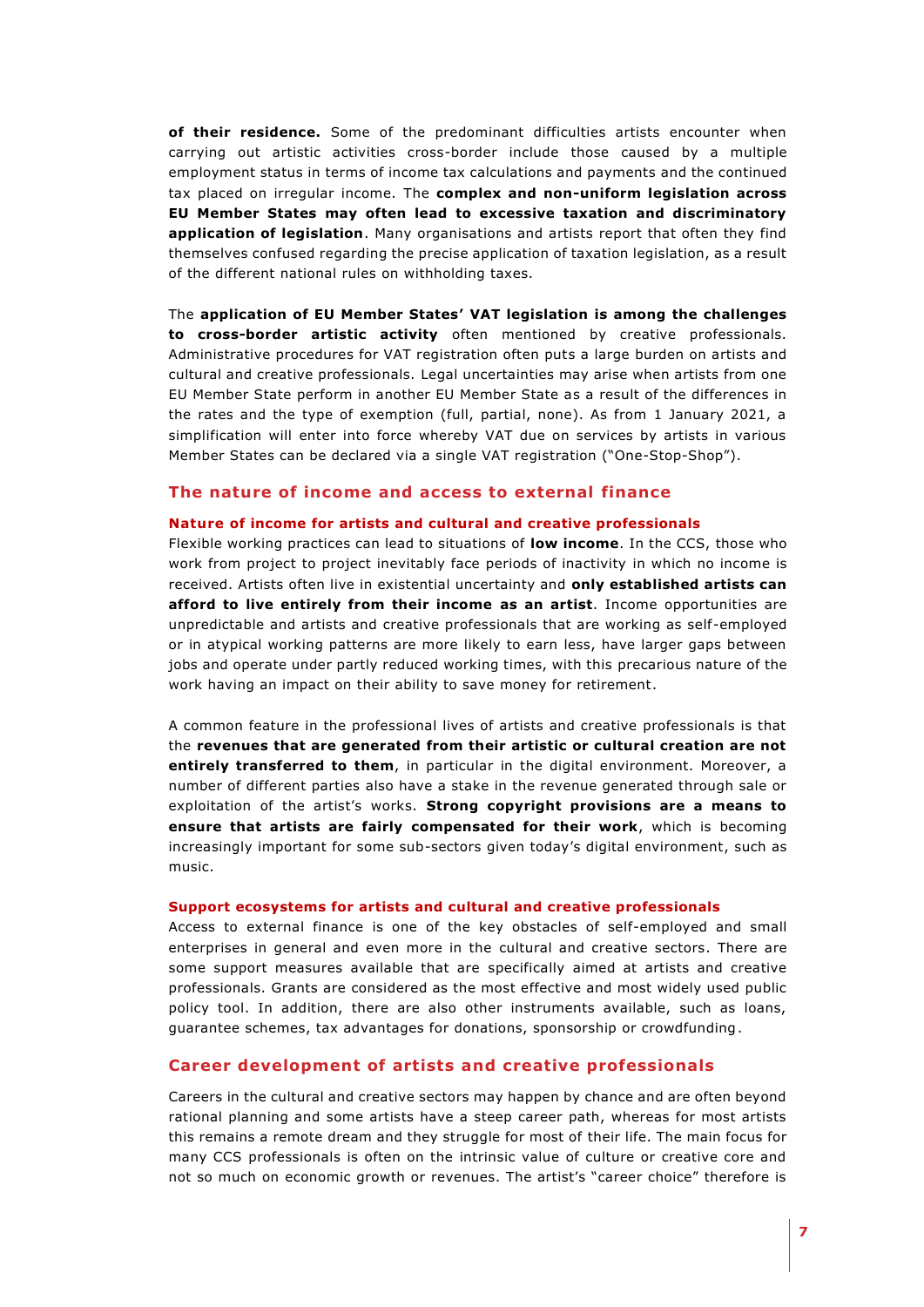very often centred on the intrinsic value of culture and creation, and economic sacrifices and uncertainty are part of this choice of life.

**Certain artists and professionals have to transition in their careers for various reasons** such as limitation of physical capacities or change in personal situation that requires a different lifestyle. Artists and professionals often transition within their subsector, and stakeholders state that that governments often focus vocational training on retraining to other professions rather than the sector the professional is active in.

A **number of artists and creative and cultural professionals start their own enterprise**. Art schools and other institutions that educate artists and cultural and creative professionals more and more provide courses and training schemes on entrepreneurship. These courses over the years have become integrated in a number of curricula, and for most formally trained artists and professionals, form the basis for their entrepreneurial knowledge and a starting point for the development of their career as an entrepreneur. However, once these artists and professionals leave the supporting structures of a school or institution, they are pretty much on their own. The same goes for self-taught artists and professionals, who never had the supporting structures of a formal education.

Next to information on training options and provision of training against reasonable costs, more information and data need to become available on the training and career development needs in the different sectors, at national and EU level.

#### **Artistic freedom and expression**

Freedom of Artistic expression is a **key component of European culture**. There is growing concern among international bodies and civil society organisations that the **universality of human rights is currently under attack from governments, political ideologies and some non-state actors around the world and in Europe**. The **rise of nationalism and populism is limiting the artistic freedom**. The promotion of ''traditional values" is becoming more and more vocal in the world and in the region.

Some European states are increasingly restricting artistic works and expressions. Public morality is frequently being used as a justification for the restrictions of artistic expression. Restrictions on the basis of this criteria are often arbitrary, and are resulting in the censorship of artworks, and the persecution, imprisonment of artists as well as threats to artists by governments for creating art that is subjectively considered a danger to "public morality". Some European countries (EU and non-EU) have used prison sentences and measures to criminalise artists. Moreover, court cases have been issued, creative works have been withdrawn on the order of public authorities and state bodies have exercised undue control over cultural programmes. Other restrictions relate to religious values overriding artistic freedom, insult to the state and its symbols, undue government influence on museums and arts institutions. LGBTI artists and artworks targeted as well as challenges for women and minorities remain **a danger in undermining Europe's cultural diversity**.

Unnecessary and illegitimate restrictions can often be placed on fundamental rights and freedom of expression in times of uncertainty and securitisation, most recently also through COVID-19 (as voiced by Freemuse)<sup>5</sup> or though anti-terror legislation.

1

<sup>5</sup> [https://freemuse.org/news/hungary-must-not-misuse-the-covid-19-crisis-to-erode-democratic-values](https://freemuse.org/news/hungary-must-not-misuse-the-covid-19-crisis-to-erode-democratic-values-freemuse/)[freemuse/](https://freemuse.org/news/hungary-must-not-misuse-the-covid-19-crisis-to-erode-democratic-values-freemuse/)